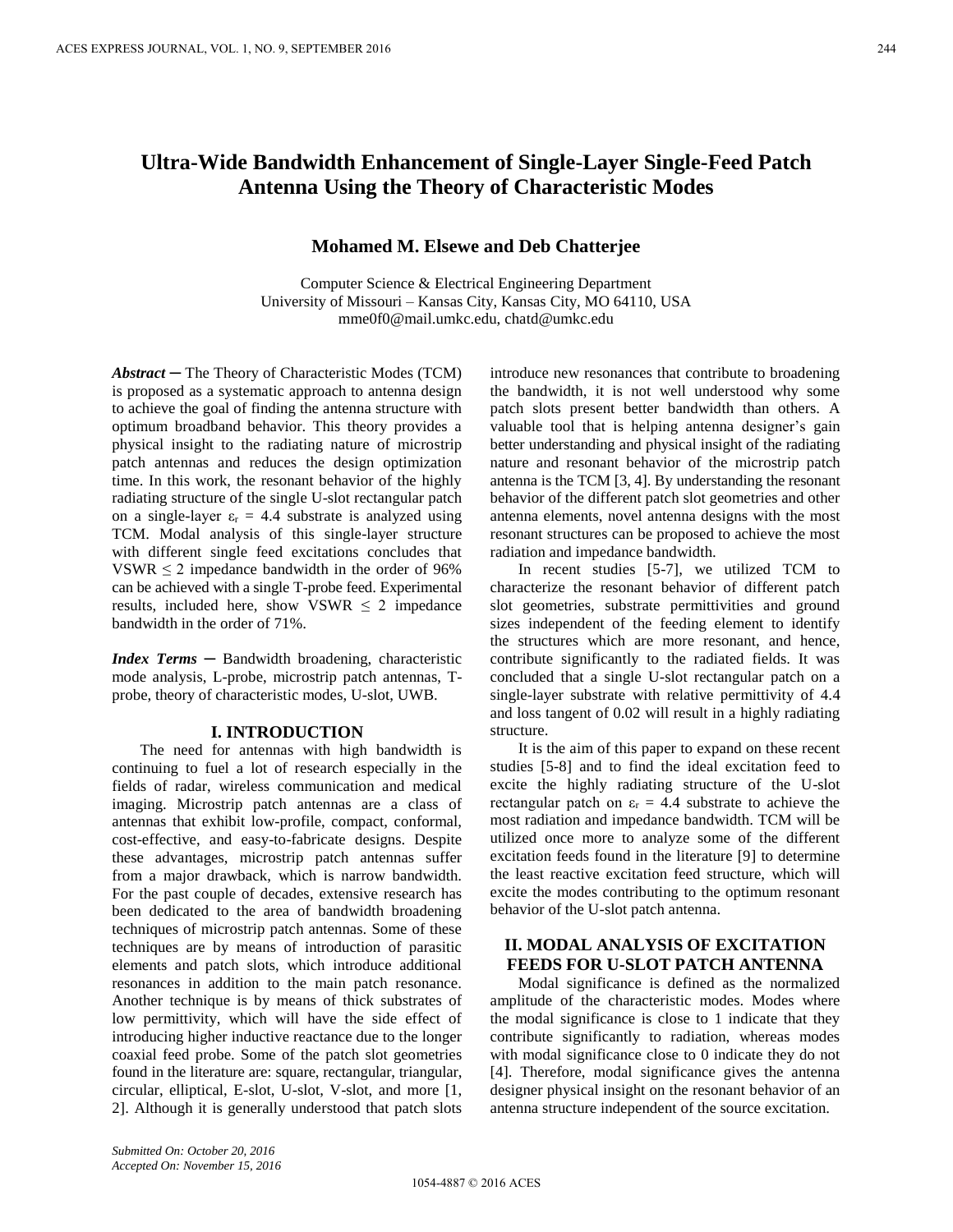Before we model the highly radiating structure of U-slot patch and  $\varepsilon_r = 4.4$  substrate with an excitation feed, we need to first investigate which eigenmodes are resonating on this structure. In Fig. 1, the modal significance of the top 6 significant eigenmodes is shown. It is shown that modes 1, 3, and 4 contribute the most to radiation since their modal significance is close to 1 over the frequency range 2.5-8.5 GHz. Higher order modes 5 and 6 contribute minimally in the higher frequencies. So, prospective excitation sources will aim to excite all or some of the resonating eigenmodes (1, 3, and 4) in the antenna structure.

Figure 2 shows the characteristic currents for modes 1, 3, and 4 at 5.0 GHz. The location of maximum current distribution, where it is desirable to excite the patch, is denoted by the concentrated red color in Fig. 2. The common location for maximum current distribution between all three modes is marked by the dotted black circles in Fig. 2 and is found to be at the base of the Uslot and the inner edge of the U-slot arm.



Fig. 1. Modal significance for U-slot patch antenna with  $\varepsilon$ <sub>r</sub> = 4.4 substrate.



Fig. 2. Characteristic currents of U-slot rectangular patch antenna on  $\varepsilon_r = 4.4$  substrate at 5.0 GHz for: (a) mode 1, (b) mode 3, and (c) mode 4.

To find an ideal source feed which will excite the most modes, modal analysis of the U-slot rectangular patch antenna on the  $\varepsilon_r = 4.4$  substrate with tan( $\delta$ ) = 0.02 is performed with 3 different probe feeds, namely the conventional vertical probe, the L-probe, and the Tprobe, shown in Fig. 3. The U-slot patch antenna and probe dimensions, designed using the method of dimensional invariance [1] for a 3.9 GHz design frequency, are shown in the first three columns in Table 1 for each of the probes. The probe radius is defined as rp. The x- and y-axis positions of the probe are defined as  $x_p$  and  $y_p$ , respectively. The probes are placed at the location of maximum current distribution marked in Fig. 2. The horizontal and vertical arms of the L-probe and T-probe are defined as  $L<sub>h</sub>$  and  $L<sub>v</sub>$ , respectively. The horizontal arm of the T-probe is symmetric, i.e., its length on the left side of vertical arm is equal to its length on the right side of vertical arm, which is equal to 3.84 mm.



Fig. 3. (a) Geometry of rectangular patch antenna with U-slot, (b) vertical probe, (c) L-probe, and (d) T-probe.

Table 1: U-slot patch antenna dimensions in mm for different feed probe designs

|                       | <b>Vertical Probe</b> | L-Probe | T-Probe | T-Probe      |
|-----------------------|-----------------------|---------|---------|--------------|
|                       | (Sim.)                | (Sim.)  | (Sim.)  | (Fabricated) |
| a                     | 2.25                  | 2.25    | 2.25    | 4.38         |
| b                     | 2.25                  | 2.25    | 2.25    | 4.38         |
| W                     | 20.25                 | 20.25   | 20.25   | 39.48        |
| L                     | 14.62                 | 14.62   | 14.62   | 28.51        |
| $L_{s}$               | 10.14                 | 10.14   | 10.14   | 19.78        |
| t                     | 1.13                  | 1.13    | 1.13    | 2.21         |
| $W_{s}$               | 7.87                  | 7.87    | 7.87    | 15.35        |
| $\rm W_g$             | 140.17                | 140.17  | 140.17  | 139.41       |
| $\rm L_g$             | 134.54                | 134.54  | 134.54  | 128.44       |
| h                     | 7.62                  | 7.62    | 7.62    | 15.35        |
| $r_{\rm p}$           | 1                     | 1       | 1       | 0.65         |
| $\mathbf{x}_\text{p}$ | 6                     | 4.81    | 4       | 10.95        |
| $y_p$                 | 5                     | 1       | 1       | 0            |
| $L_{\rm h}$           |                       | 3.84    | 3.84    | 2.99x2.28    |
| $L_{\rm v}$           | 7.62                  | 6.53    | 6.15    | 12.80        |
| d                     | 1.31                  | 2.5     | 3.31    | 3.31         |

In [8], we performed a modal excitation analysis over the selected frequency range 2.5-8.5 GHz on the U-slot rectangular patch slot and  $\varepsilon_r = 4.4$  substrate with vertical probe, L-probe, and T-probe to determine which source feed excites the modes 1, 3, and 4, which contribute to the optimum resonant behavior. It was found that mode 3 is the main mode excited by the conventional vertical probe in the frequency range 2.5- 5.7 GHz. Mode 3 is the main mode excited by the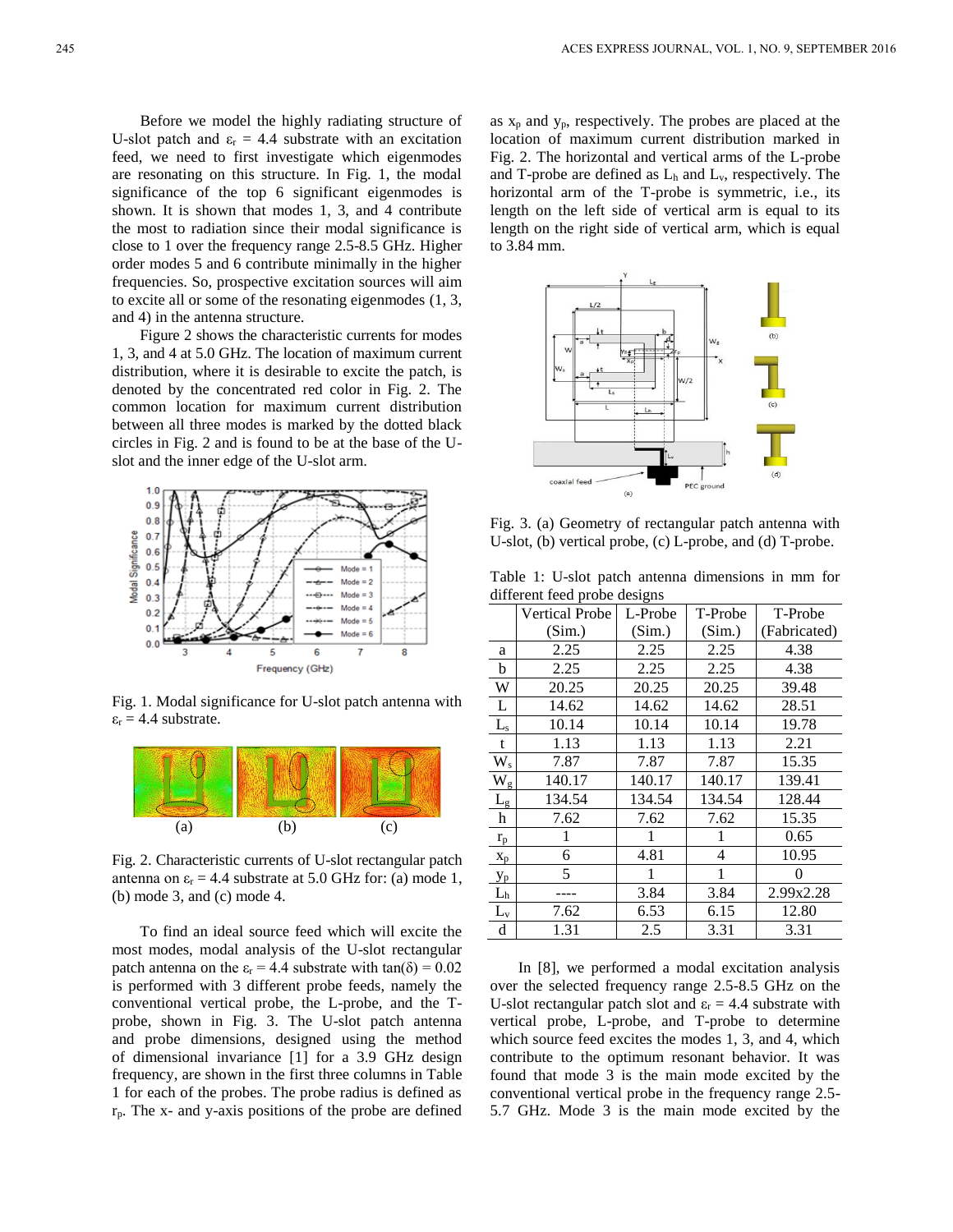L-probe in the frequency range 2.5-6.1 GHz. Modes 3, 4, and 6 are the main modes excited by the T-probe in the frequency range 2.5-7.0 GHz. Consequently, the T-probe excites the most number of modes over the largest frequency range, and hence, is expected to achieve the highest impedance bandwidth.

In Fig. 4, the modal significance of each of the three probes is shown. The non-excited probe structures are modeled independent of the other antenna elements, i.e., the U-slot patch, substrate, and ground plane. For the vertical probe, in Fig. 4 (a), mode 1 is the contributing mode maxing out at modal significance equal to 0.08. For the L-probe, in Fig. 4 (b), mode 1 is the contributing mode maxing out at modal significance close to 0.16. For the T-probe, in Fig. 4 (c), modes 1 and 2 are the contributing modes maxing out at modal significance close to 0.20. Compared to the other two probes, the T-probe has more modes with higher modal significance which indicates that it is the least reactive feeding structure. This is a desirable feeding structure feature and also explains why the T-probe is expected to achieve the highest impedance bandwidth. The fact that the modal significance of all the probes is relatively low at less than 0.20 indicates that they will not contribute much to the radiation of the entire antenna, which is another desirable feature in feeding structures.



Fig. 4. Modal significance of different excitation feeds: (a) vertical probe, (b) L-probe, and (c) T-probe.

# **III. OPTIMIZED IMPEDANCE BANDWIDTH OF U-SLOT PATCH ANTENNA**

Figure 5 shows the VSWR  $\leq$  2 bandwidth for the 3.9 GHz U-slot patch design with 3 different probes (dimensions shown in the first three columns of Table 1). Results from two electromagnetic solvers, namely FEKO FEM and HFSS FEM, are shown for validation purposes. The vertical probe in Fig. 5 (a) shows VSWR  $\leq$  2 bandwidth of 21% between 3.55 GHz and 4.38 GHz. The L-probe feed in Fig. 5 (b) shows VSWR  $\leq$  2 bandwidth of 82% between 2.74 GHz and 6.58 GHz, and the T-probe feed in Fig. 5 (c) shows VSWR  $\leq 2$ bandwidth of 96% between 2.86 GHz and 8.16 GHz. The simulation results of the two solvers are in good agreement.



Fig. 5. Simulated VSWR for U-slot patch antenna with different excitation feeds: (a) vertical probe, (b) L-probe, and (c) T-probe.

The small substrate thickness of 7.62 mm used in the T-probe fed antenna design simulation of Fig. 5 (c) was not available for fabrication. Also, the horizontal probe arm of the T-probe was modeled as a rectangular PEC sheet sandwiched between two substrate layers due to lack of proper instrumentation to fabricate a T-shaped probe. Therefore, a bigger patch antenna with thicker multilayered substrate was fabricated for a 2.0 GHz